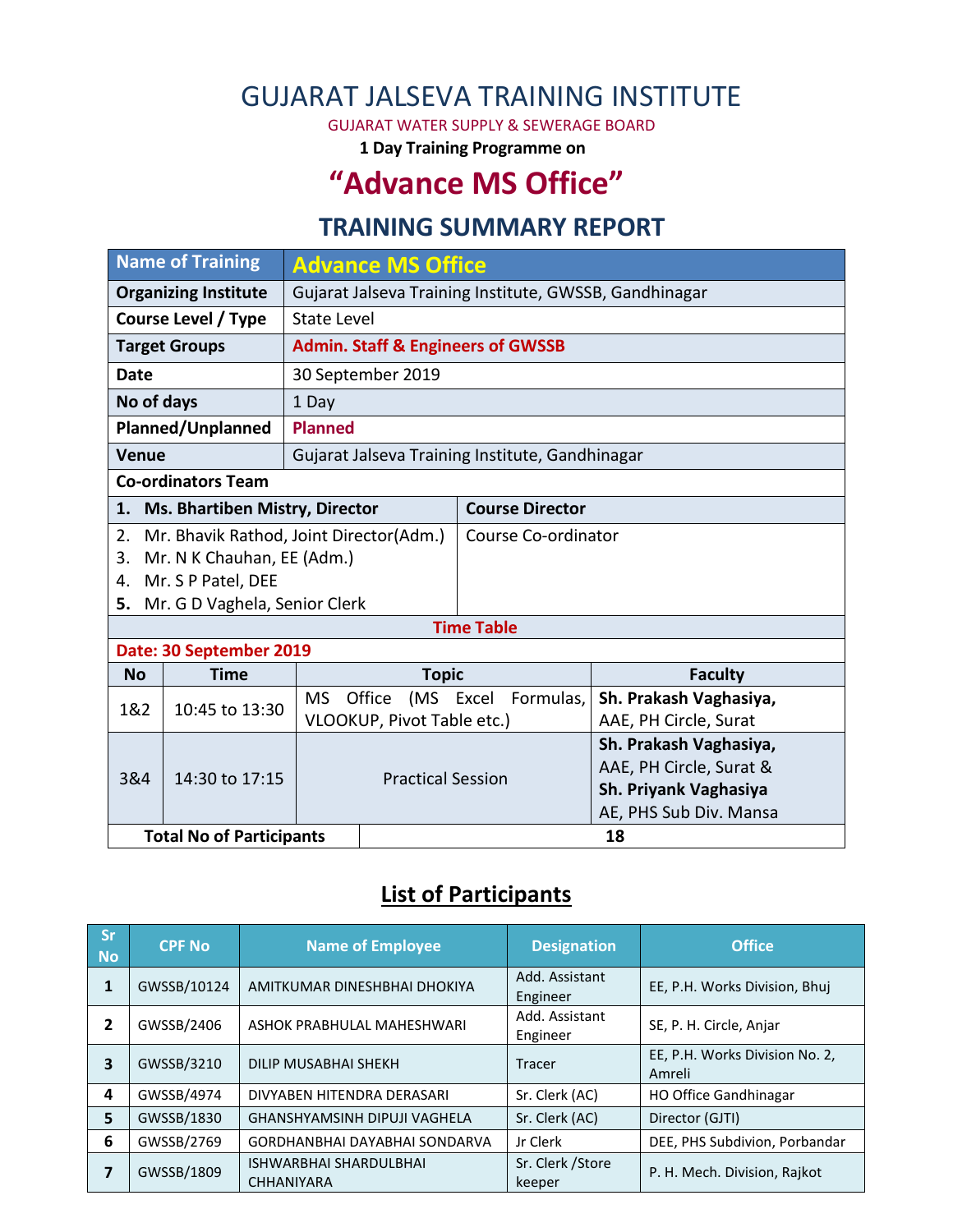| <b>Sr</b><br><b>No</b> | <b>CPF No</b>      | <b>Name of Employee</b>                          | <b>Designation</b>                  | <b>Office</b>                                |
|------------------------|--------------------|--------------------------------------------------|-------------------------------------|----------------------------------------------|
| 8                      | GWSSB/8660         | JAGDISHCHANDRA NANALAL PANCHAL                   | Sr. Clerk / Store<br>keeper         | DEE, PHS Subdivision, Baravala               |
| 9                      |                    | KAUSHIK MANILAL PANCHAL                          | Add. Assistant<br>Engineer          | DEE, PHS Subdivision, Bhuj                   |
| 10                     | <b>GWSSB/10126</b> | <b>KAUSHIKKUMAR JAYSUKHLAL</b><br><b>VAGHELA</b> | <b>Dy. Executive</b><br>Engineer(C) | CE, Zone 4, Kutch                            |
| 11                     | GWSSB/9786         | MOHAMADZUBER MOHAMADSHAFI<br><b>SHAIKH</b>       | Jr Clerk                            | CE, Zone 2, Ahmedabad                        |
| 12                     | GWSSB/10075        | PARESH BHIKHABHAI PRAJAPATI                      | Sr. Clerk / Store<br>keeper         | SE, P. H. Circle, Ahmedabad                  |
| 13                     | GWSSB/2387         | PRAFULCHANDRA BHAISHANKAR<br><b>PATHAK</b>       | Sr. Clerk / Store<br>keeper         | P. H. Mech. Division, Junagadh               |
| 14                     | GWSSB/4227         | PRAHLADJI RUPSANGJI THAKOR                       | Sr. Clerk / Store<br>keeper         | <b>HO Office Gandhinagar</b>                 |
| 15                     | GWSSB/             | <b>PRAKASHKUMAR AMARSHIBHAI</b><br><b>GOHIL</b>  | <b>Assistant</b><br><b>Engineer</b> | EE, P.H. Works Division,<br><b>Nakhtrana</b> |
| 16                     | GWSSB/3735         | RAMESHKUMAR SOMCHANDBHAI<br><b>RATHOD</b>        | Sr. Clerk (AC)                      | <b>HO Office Gandhinagar</b>                 |
| 17                     |                    | <b>RUTUL MEWADA</b>                              | Add. Assistant<br>Engineer          | DEE, PHS Subdivision No. 2,<br>Rapar         |
| 18                     | GWSSB/4065         | SANJAYSINH KALUSINH RATHOD                       | Sr. Clerk (AC)                      | <b>HO Office Gandhinagar</b>                 |

### **Photo Gallery**

#### 1. **Sh. Prakash Vaghasiya**, AAE, PH Circle, Surat addressing the trainees